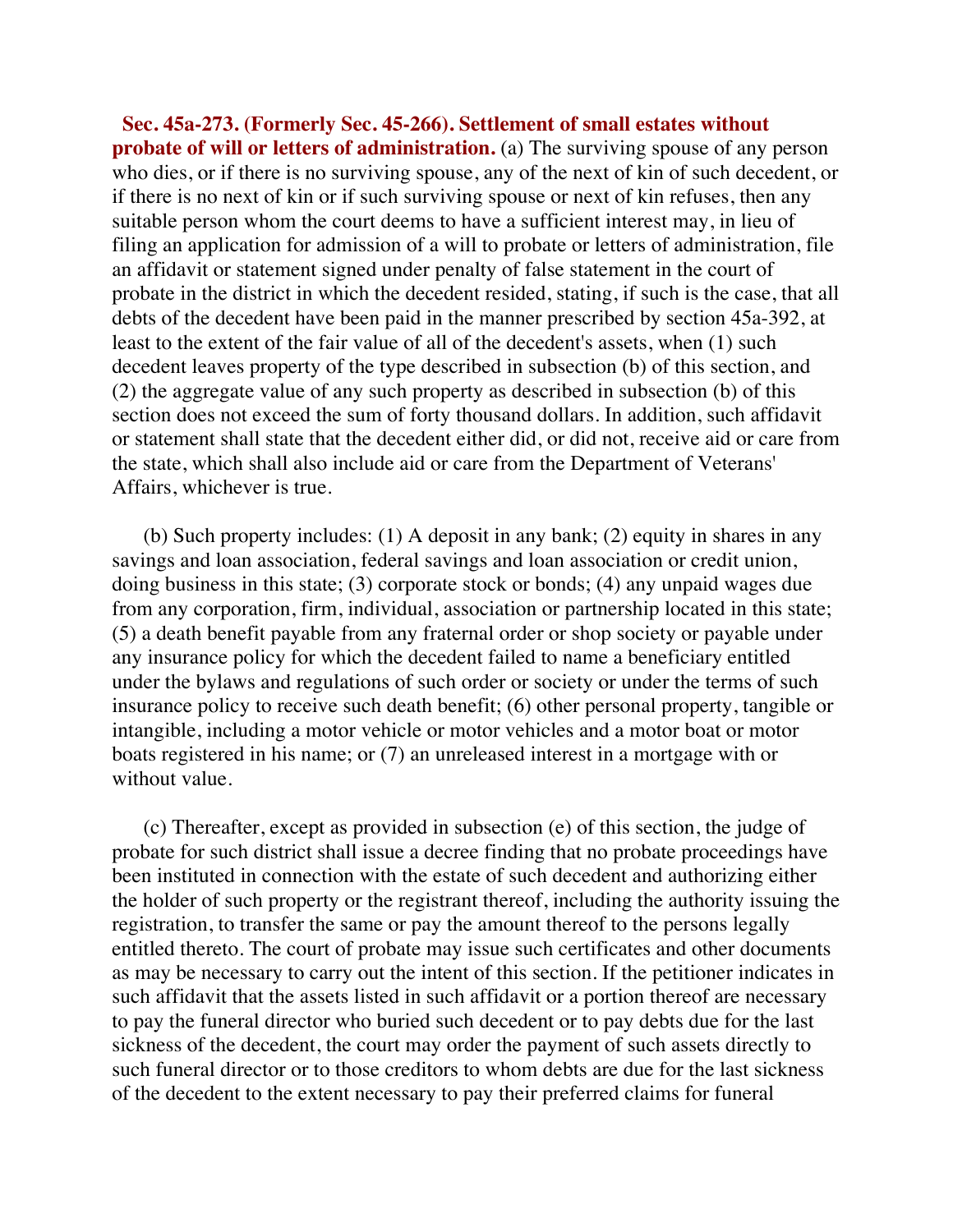expenses or expenses for the decedent's last sickness, or may order such assets sold and the proceeds from such sale paid directly to the funeral director or such creditors. If the petitioner indicates in such affidavit that the decedent received public assistance or institutional care from the state of Connecticut, the court shall not issue a decree until thirty days after notification to the Department of Administrative Services. Any decree issued by the court may authorize the surviving spouse or next of kin, or some suitable person whom the court deems to have a sufficient interest, to release an interest in any mortgage reported under the provisions of this section.

 (d) If there is no surviving spouse or next of kin of a person who dies leaving property as described in this section, the funeral director who buried such decedent or any creditor to whom a debt is due for the last sickness of the decedent may file in such court of probate an affidavit as described in this section that such funeral director or any creditor to whom a debt is due for the last sickness of the decedent has a lawful preferred claim for funeral expenses or expenses for the decedent's last sickness. Thereupon such court may, in its discretion, authorize either the holder of such property or the registrant thereof, as aforesaid, to transfer the property or pay from the property the amount of such claim, or to pay proceeds from the sale of any such assets ordered sold by the court, to such funeral director or any creditor to whom a debt is due for the last sickness of the decedent, in satisfaction of the amount of the claim of each.

 (e) If an affidavit is filed under subsection (a) of this section in lieu of an application for admission of a will to probate or letters of administration and the fair value of the property of the decedent exceeds the total amount of claims, including any amounts allowed to the family under section 45a-320, the court shall proceed as follows: (1) If no purported last will and testament is found, the court shall order distribution of the excess in accordance with the laws of intestate succession; (2) if the decedent left a duly executed last will and testament and the will provides for a distribution which is the same as that under the laws of intestate succession, the court shall order distribution of the excess in accordance with the laws of intestate succession; (3) if the decedent left a duly executed last will and testament and the will provides for a distribution different from that under the laws of intestate succession, and the heirs at law of such decedent sign a written waiver of their right to contest the will, the court shall order the excess to be paid in accordance with the terms of the will; (4) if the will directs a distribution different from the laws of intestate succession, and the heirs at law do not waive their right to contest the admission of such will, the will shall be offered for probate in accordance with section 45a-286. In such case, the court may issue a decree under this section only if the persons entitled to take the bequests under the will consent, in writing, to the distribution of the bequests in accordance with the laws of intestate succession. If the claims against the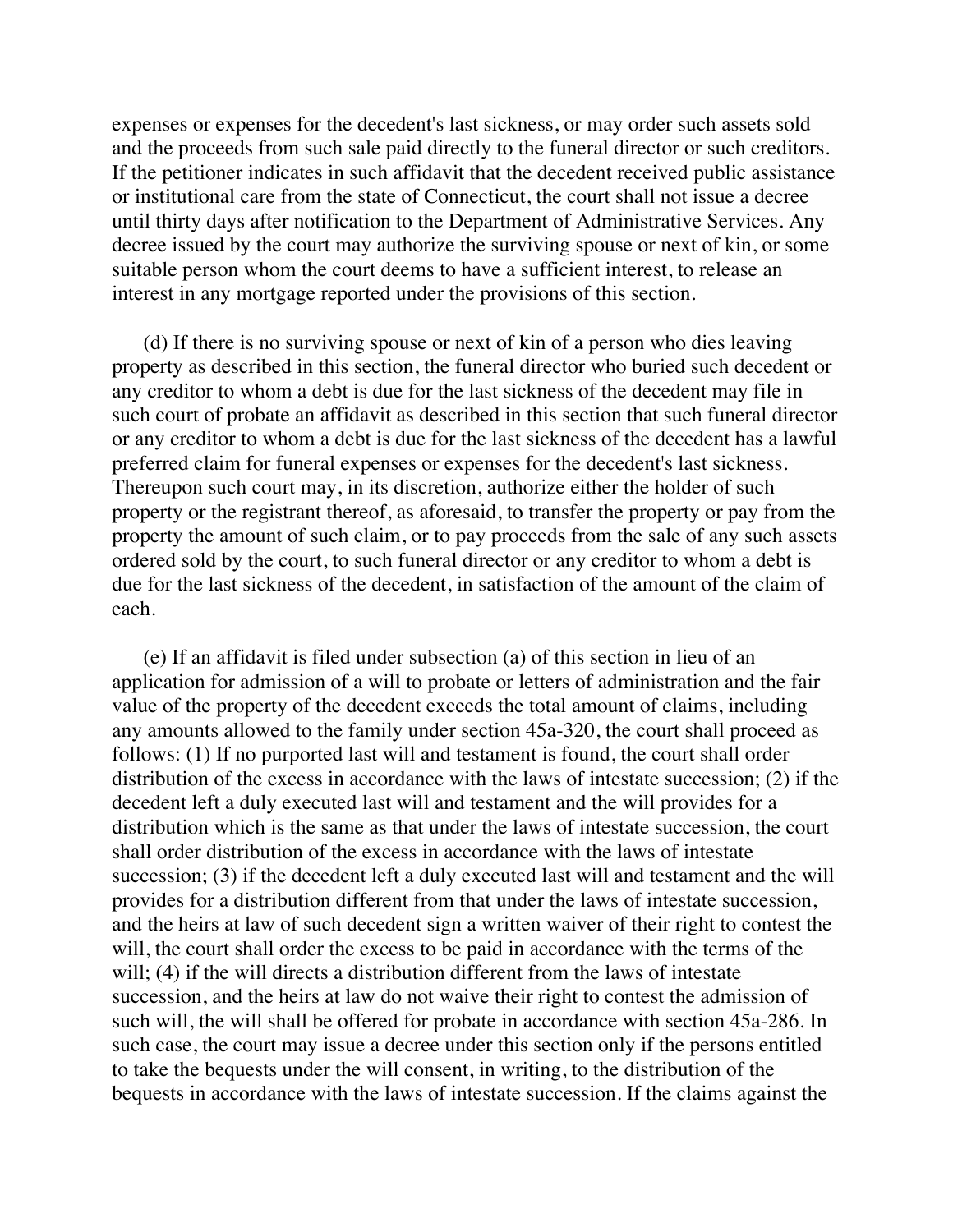estate exceed the value of the property of such decedent, the claims shall be paid in accordance with the priorities set forth in section 45a-392. As used in this subsection, the term "will" includes any duly executed codicil thereto.

 (f) Any such transfer or payment shall, to the extent of the amount so transferred or paid, discharge the registrant or holder of such property from liability to any person on account thereof.

 (g) As a condition of such transfer or payment, the registrant or holder may require the filing of appropriate waivers, the execution of a bond of indemnity and a receipt for such transfer or payment.

 (h) The authority issuing the transfer of registration shall charge a fee of three dollars for the transfer of each motor vehicle and a fee of one dollar for the transfer of each motor boat under this section.

 (i) Any transfer or payment under the provisions of this section shall be exempt from taxation under the provisions of chapter 219.

 (j) (1) Any person to whom such transfer or payment has been made shall be liable for the value thereof to the Commissioner of Revenue Services for any succession or transfer tax on the property transferred or payment made and to the executor or administrator of the estate of the decedent thereafter appointed.

 (2) The Commissioner of Revenue Services shall be given notice by the court of probate of the issuance of any such decree upon such form as may be provided by said commissioner unless such surviving spouse or next of kin, or other suitable person whom the court deems to have a sufficient interest, files with the court of probate a sworn return provided for by chapter 216, in which event the judge of probate may incorporate in the decree a statement that the Commissioner of Revenue Services has issued a finding that no succession or transfer tax is due, or that any such tax computed by him as due has been paid. Such statement shall be conclusive evidence of the consent by the Commissioner of Revenue Services to the transfer or payment of such property as provided in this section free from any claim for such tax, notwithstanding any provision in chapter 216 to the contrary.

 (1949 Rev., S. 7049; 1953, 1955, S. 2945d; 1967, P.A. 558, S. 53; P.A. 73-464, S. 1; P.A. 77-614, S. 139, 610; P.A. 78-121, S. 77, 113; P.A. 79-193, S. 1; P.A. 80-476, S. 227; P.A. 81-82, S. 1; P.A. 86-196; P.A. 88-107, S. 1; 88-285, S. 32, 35; P.A. 89- 56, S. 2; P.A. 99-84, S. 18; P.A. 07-32, S. 1.)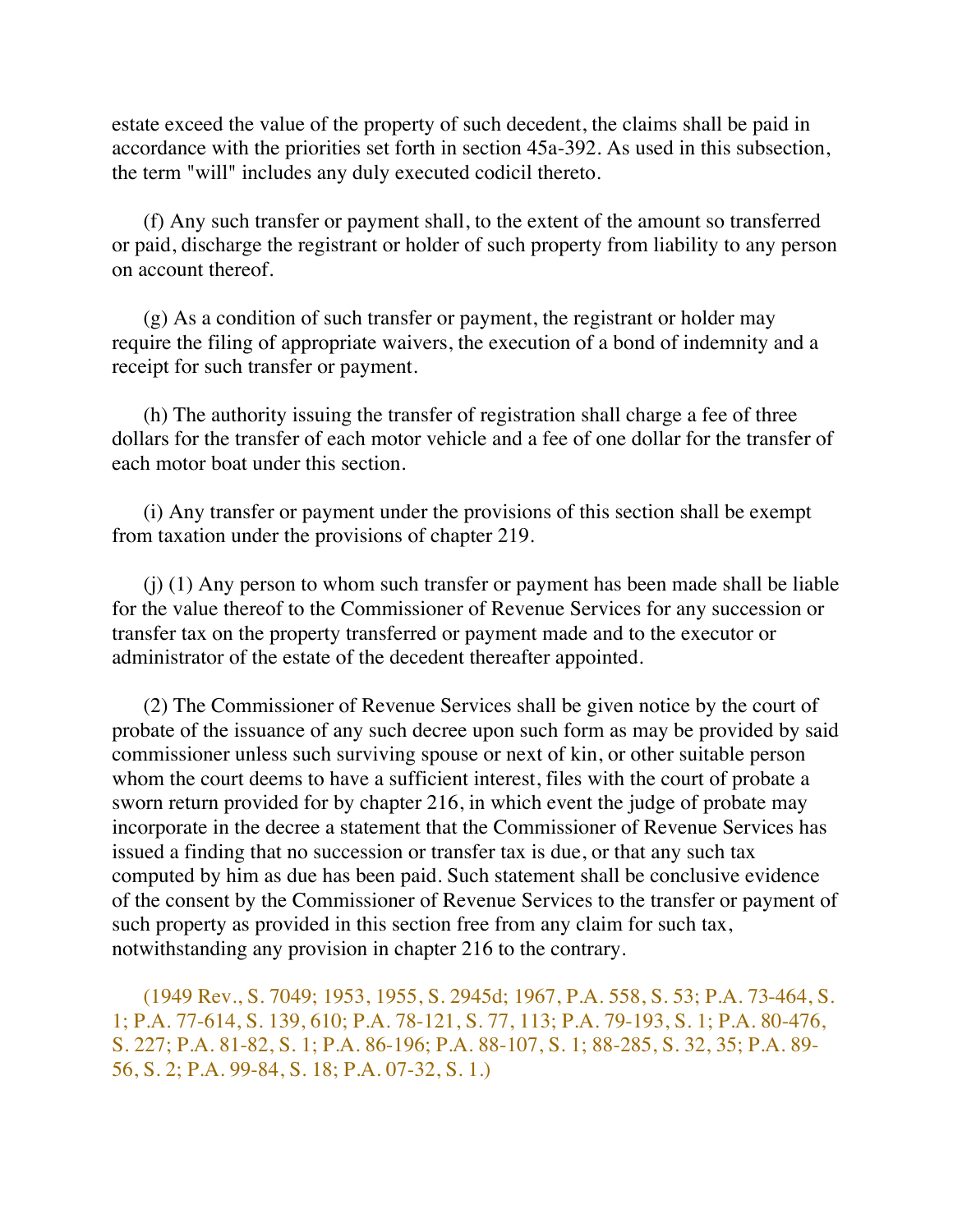History: 1967 act rephrased provisions, added references to death benefits payable under terms of insurance policies and to intangible personal property and increased maximum amount authorized for payment of claims of funeral director or physician from \$500 to \$1,000; P.A. 73-464 applied provisions to corporate stock or bonds and tangible personal property, including motor vehicles and motor boats, raised maximum value of estate with respect to which provisions apply from \$1,000 to \$5,000, inserted new procedure whereby court orders transfer of property, rather than the holder of property without court action, as previously was the case, removed limit on payment of physician's and funeral director's claims and rephrased provisions re pro rata payments to each, added provisions re transfer fees applied to motor vehicles and motorboats, re tax exemption, re discharge of liability and re tax commissioner's duties and rights with regard to transfers; P.A. 77-614 replaced tax commissioner with commissioner of revenue services, effective January 1, 1979; P.A. 78-121 referred to saving and loan associations rather than to "building or" savings and loan associations; P.A. 79-193 applied provisions to unreleased interests in mortgages and stated that court decree may authorize surviving spouse or next of kin to release interest in mortgage; P.A. 80-476 divided section into Subsecs., rephrased and reordered provisions but made no substantive changes; P.A. 81-82 amended Subsec. (a) to provide for filing of affidavit when there is no next of kin or next of kin refuses to file, to change maximum value of applicable estate in Subdiv. (2) from \$5,000 to \$10,000 and to require that affidavit state whether decedent received aid or care from the state, amended Subsec. (c) to allow court to order director payment of funeral director and physician and to require postponement of decree until 30 days after notification of administrative services department when decedent has received public assistance or institutional care and amended Subsec. (e) to require payment of claims in accordance with priorities in Sec. 45-204c if claims exceed value of decedent's property, replacing provision whereby claimants received pro rata share in such cases, and to require payment to those legally entitled of any excess when value of property exceeds amount of claims; P.A. 86-196 increased maximum value of estate eligible for settlement without probate of will or letters of administration from \$10,000 to \$20,000 and provided for payment to any creditor to whom debt is due for last sickness of decedent rather than to attending "physician" during last illness; P.A. 88- 107 amended Subsec. (c) by adding exception for provisions of Subsec. (e), permitting probate court to issue certification and other documents necessary to carry out intent of section and permitting court to order assets sold and proceeds paid directly to funeral director or creditors and amended Subsec. (e) by adding provisions re distribution of property of decedent; P.A. 88-285 amended Subsec. (a) to replace veterans' home and hospital commission with department of veterans' affairs; P.A. 89- 56 amended Subsec. (e) to condition its provisions in part on the filing of an affidavit in lieu of application for admission of a will to probate or letters of administration rather than on filing of an application; Sec. 45-266 transferred to Sec. 45a-273 in